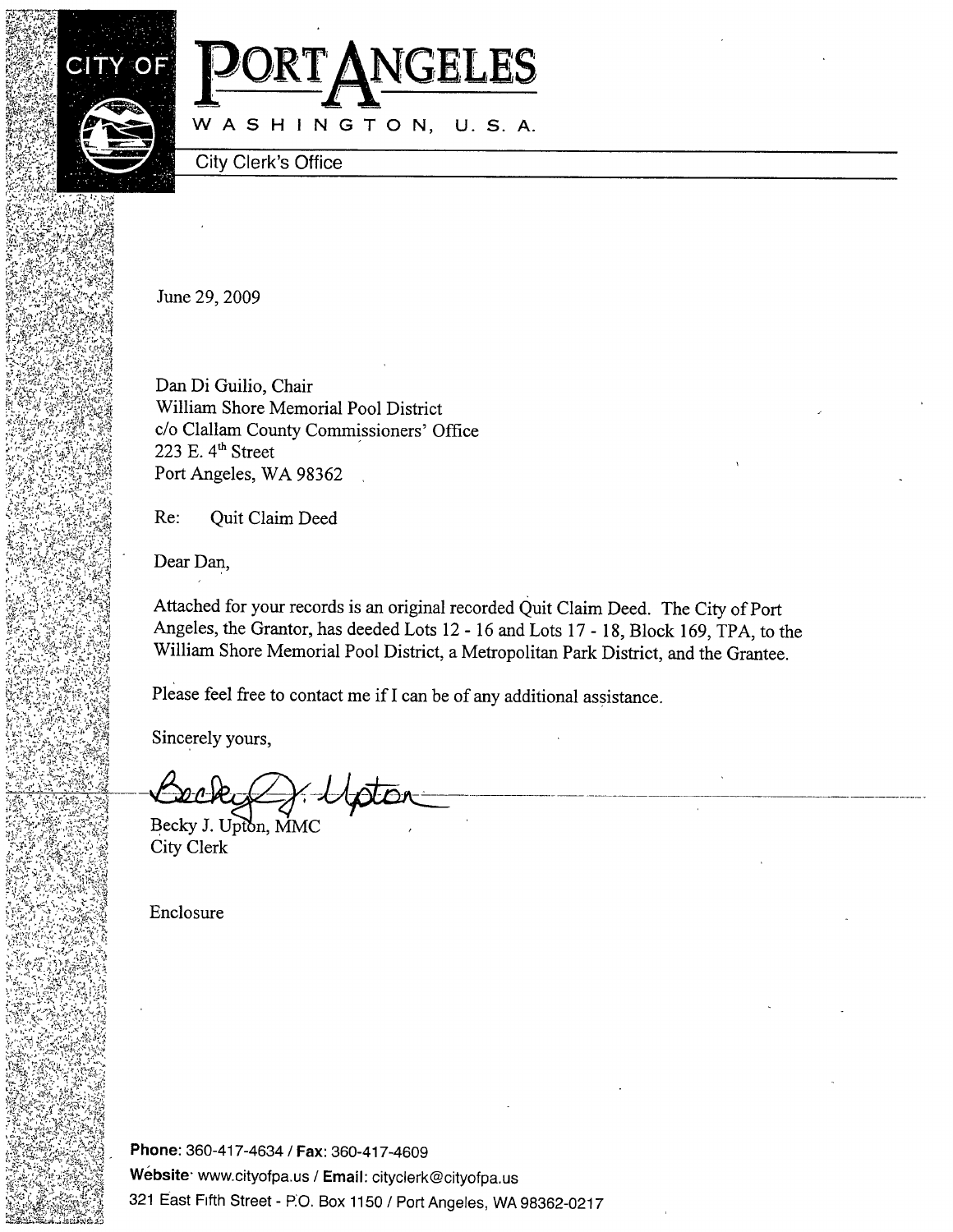2009-1239180 2009-1239180<br>Page 1 of 2<br>Port Angeles City Of<br>Clallam County Washington 06/29/2009 10:25:58 AM in hyva, svar, land, land, land, land, svar, land, land, land, land, land, land, land, land, land,

| <b>AFTER RECORDING RETURN TO:</b><br>William E. Bloor, City Attorney |                                                                                             | NO. 8721<br><b>CLALLAM COUNTY</b><br><b>TRANSACTION EXCISE TAX</b> |
|----------------------------------------------------------------------|---------------------------------------------------------------------------------------------|--------------------------------------------------------------------|
| City of Port Angeles<br>P.O. Box 1150, 321 E 5th St                  |                                                                                             | <b>DATE</b><br><b>JUN 29 2009</b><br><b>PAID</b>                   |
| Port Angeles, WA 98362                                               |                                                                                             | AMOUNT-O<br><b>COUNTY TREASURER</b>                                |
| DOCUMENT:                                                            | <b>QUIT CLAIM DEED</b>                                                                      |                                                                    |
| <b>GRANTOR:</b>                                                      | City of Port Angeles, a municipal corporation                                               |                                                                    |
| <b>GRANTEE:</b>                                                      | William Shore Memorial Pool District, a metropolitan park district                          |                                                                    |
| <b>LEGAL DESCRIPTION:</b>                                            | Lots 12-16 and Lots 17-18, Block 169, Townsite of Port Angeles, Clallam County, Washington. |                                                                    |
| ASSESSORS'S PARCEL NO:                                               | 0630000169400000, 0630000169500000                                                          |                                                                    |

## **QUIT CLAIM DEED**

The GRANTOR, CITY OF PORT ANGELES, a municipal corporation, for and in consideration of mutual benefits and other valuable consideration grants, conveys and quit claims to the GRANTEE, William Shore Memorial Pool District (WSMPD), a Metropolitan Park District, the real estate described below, to have and to hold for so long as a swimming pool open to the public is maintained and operated on the land, and when a swimming pool open to the public is no longer so maintained and operated, the land shall revert to the City of Port Angeles:

Description of Real Estate: Situated in the County of Clallam, State of Washington, Lots 12-16 and Lots 17-18, Block 169, Townsite of Port Angeles, as shown per survey accepted per Commissioners letter "E" dated January 11, 1893, together with that portion of the south half of the vacated alley abutting said lots, vacated as per Ordinance No. 1172 adopted on October 9, 1946.

Reserving under the GRANTOR, and its assigns, the permanent and perpetual right, permit, and easement in the lands heretofore described, to construct, reconstruct, alter, repair, make connections to, and maintain both above and below ground utilities including, but not limited to, water, sewer, and storm water facilities and their necessary appurtenances, through, over, under and across said Lots; also reserving to the GRANTOR the right to utilize Lots 17 and 18 for overflow parking for City Hall; and also reserving to the GRANTOR the right of vehicular ingress and egress across Lots 17 and 18 to and from Lots 1 and 2.

Dated this 18th day of June, 2009.

 $\ddot{\phantom{a}}$  $\pmb{\prime}$ 

**CITY OF PORT ANGELES** 

By: Dary Braun